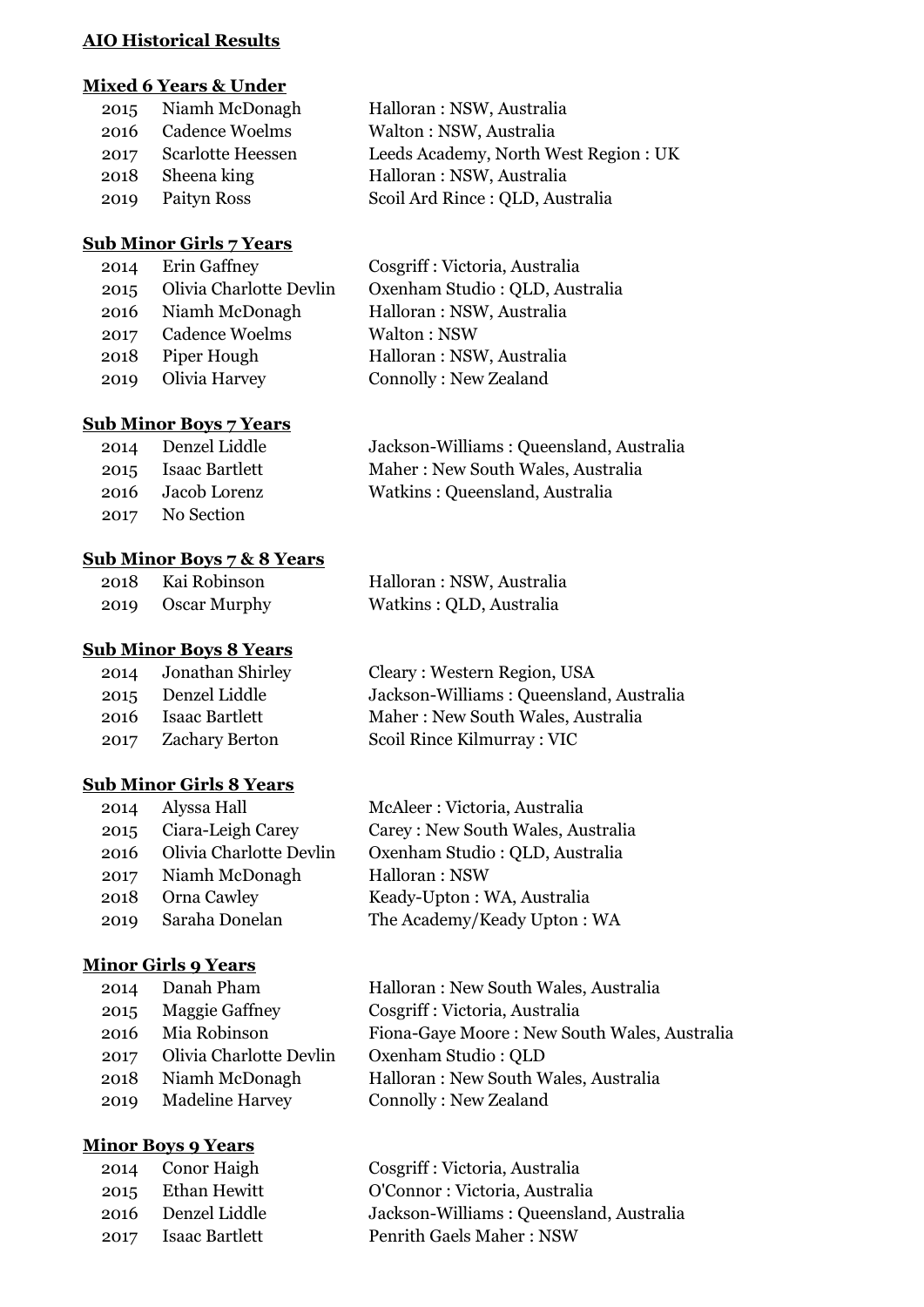#### **Minor Boys 9 & 10 Years**

| 2018 | Kyle Faber   | Carey SW : NSW            |
|------|--------------|---------------------------|
| 2019 | Kai Robinson | Halloran : NSW, Australia |

#### **Minor Boys 10 Years**

| 2014 Liam McWeeney    | Walton: New South Wales, Australia |
|-----------------------|------------------------------------|
| 2015 Dante Holdsworth | Crocker: Queensland, Australia     |
| 2016 Ethan Hewitt     | O'Connor: Victoria, Australia      |
| 2017 Zac Elliott      | Melbourne Academy: VIC             |

## **Minor Girls 10 Years**

|      | 2014 Bridey Lobb       | Scoil Rince Kilmurray: Victoria, Australia |
|------|------------------------|--------------------------------------------|
| 2015 | Bethany Fleet          | Miller: South Australia                    |
|      | 2016 Trinity Woelms    | Walton: NSW, Australia                     |
|      | 2017 Maeve Wilkinson   | O'Connor: VIC                              |
|      | 2018 Olivia Westerling | McAleer: VIC, Australia                    |
|      | 2019 Niamh McDonagh    | Halloran: NSW, Australia                   |
|      |                        |                                            |

## **Junior Girls 11 Years**

| 2014 Kahli Gilchrist         | McBrearty: New South Wales, Australia   |
|------------------------------|-----------------------------------------|
| 2015 Bridey Lobb             | Scoil Rince Kilmurray: Victoria, Austra |
| 2016 Bethany Fleet           | Miller: South Australia                 |
| 2017 Trinity Woelms          | Walton: NSW                             |
| 2018 Erin Gaffney            | Cosgriff: VIC                           |
| 2019 Olivia Charlotte Devlin | Oxenham Studio: QLD, Australia          |

#### **Junior Boys 11 Years**

| Scoil Rince Creer: New South Wales, Australia                                   |
|---------------------------------------------------------------------------------|
| Christine Ayres : Victoria, Australia                                           |
|                                                                                 |
| O'Connect: VLC                                                                  |
| 2014 Liam Costello<br>2015 Lachlan Ball<br>2016 No Section<br>2017 Ethan Hewitt |

Crocker : QLD

## **Junior Boys 11 & 12 Years**

| 2018 | Ethan Hewitt  | O'Connor: VIC           |
|------|---------------|-------------------------|
| 2019 | Denzel Liddle | Crocker: QLD, Australia |

## **Junior Boys 12 Years**

| 2014 | Joseph Mitchell  |
|------|------------------|
| 2015 | Liam Costello    |
| 2016 | Lachlan Ball     |
| 2017 | Dante Holdsworth |

## **Junior Girls 12 Years**

| 2014 | Ashling Munro         |
|------|-----------------------|
| 2015 | Louise Hewitt         |
| 2016 | <b>Bridey Lobb</b>    |
| 2017 | Danah Pham            |
| 2018 | <b>Maggie Gaffney</b> |
| 2019 | Erin Gaffney          |

# **Intermediate Girls 13 Years**

| 2014 | Ella Bird          |
|------|--------------------|
| 2015 | Sophie Barnwell    |
| 2016 | Simone Loysen      |
| 2017 | <b>Bridey Lobb</b> |

Halloran : New South Wales, Australia O'Connor : Victoria, Australia Scoil Rince Kilmurray : Victoria, Austra Halloran : NSW Cosgriff : VIC Cosgriff : VIC

Scoil Rince Creer : New South Wales, Aus

Christine Ayres : Victoria, Australia

McAleer : Victoria, Australia

Miller : South Australia Miller : South Australia Broesler : Mid Atlantic Region, USA Scoil Rince Kilmurray : VIC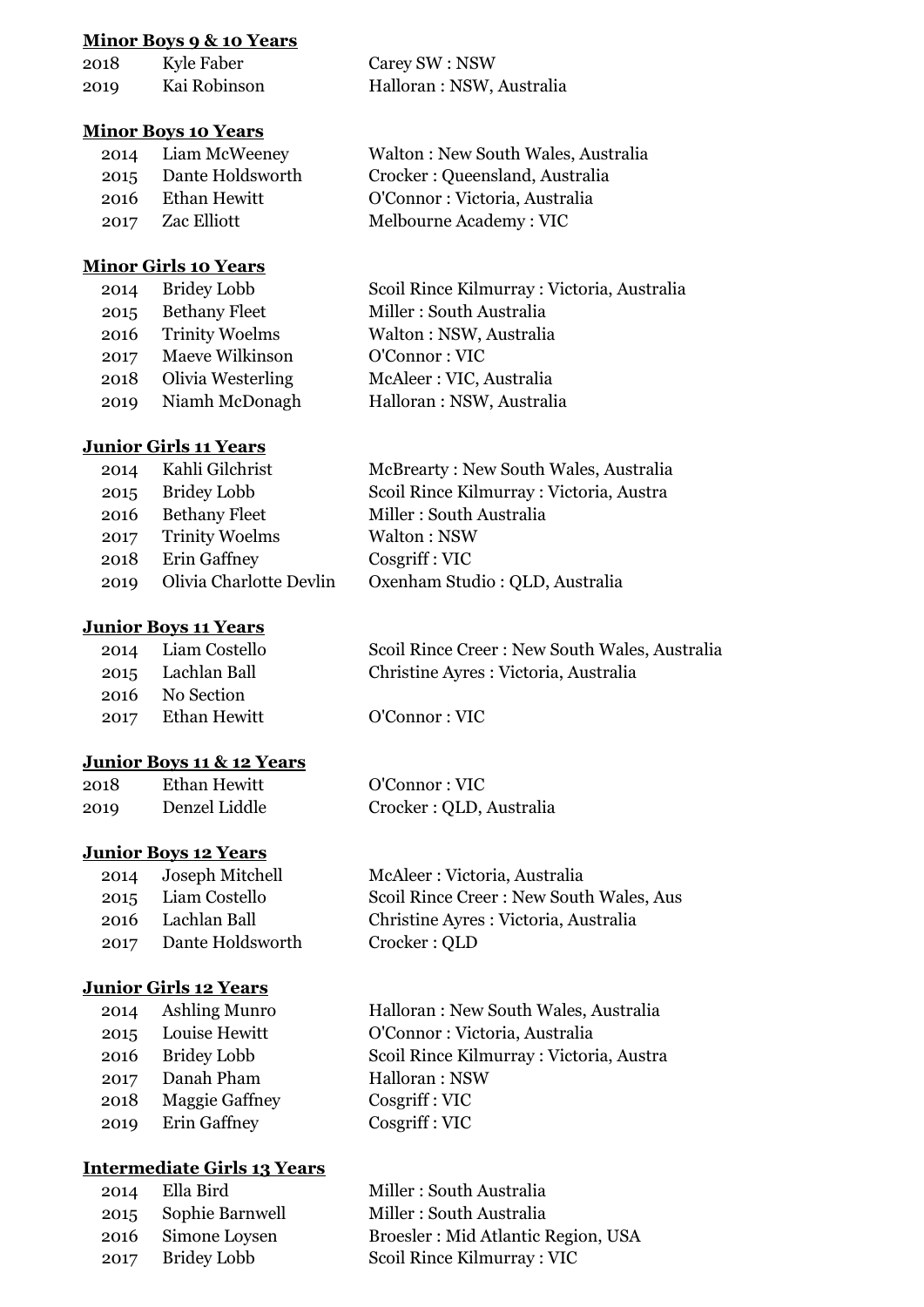| 2018 Danah Pham    | Halloran: New South Wales, Australia |
|--------------------|--------------------------------------|
| 2019 Rachel French | Halloran: New South Wales, Australia |

## **Intermediate Boys 13 Years**

| 2014 Mitchell O'Hara | Shealagh Kay-Hallissey, Christchurch, NZ |
|----------------------|------------------------------------------|
| 2015 Will Limbrey    | Carroll: New South Wales, Australia      |
| 2016 Liam Costello   | Scoil Rince Creer: New South Wales, Aus  |
| 2017 Liam McWeeney   | Walton: NSW                              |

#### **Intermediate Boys 13 & 14 Years**

| -2018 | Lachlan Stedman  | Christine Ayres : VIC, Australia |
|-------|------------------|----------------------------------|
| 2019  | Dante Holdsworth | Crocker : QLD, Australia         |

## **Intermediate Boys 14 Years**

| 2014 Callum McGregor | Cosgriff : Victoria, Australia         |
|----------------------|----------------------------------------|
| 2015 Mitchell O'Hara | Scoil Rince Kay-Hallissey: New Zealand |
| 2016 Will Limbrey    | Carroll: New South Wales, Australia    |
| 2017 Liam Costello   | <b>SR Creer: NSW</b>                   |

# **Intermediate Girls 14 Years**

| 2014 | Isabella Fitzpatrick  | Halloran: New South Wales, Australia |
|------|-----------------------|--------------------------------------|
| 2015 | Niamh Gaffney         | Cosgriff : Victoria, Australia       |
|      | 2016 Ciara Walshe     | Doyle Academy: NZ                    |
|      | 2017 Ellie Barbagallo | <b>QIA Dancers: QLD</b>              |
| 2018 | Allie Russell         | McBrearty: NSW                       |
| 2019 | Danah Pham            | Halloran: NSW, Australia             |
|      |                       |                                      |

#### **Senior Girls 15 Years**

| 2014 | Niamh Molloy          |
|------|-----------------------|
| 2015 | Isabella Fitzpatrick  |
| 2016 | <b>Chloe Williams</b> |
| 2017 | Hannah Walker Kent    |
| 2018 | Ellie Barbagallo      |
| 2019 | <b>Bridey Lobb</b>    |

#### **Senior Boys 15 Years**

|      | 2014 Harry Bartlett |
|------|---------------------|
|      | 2015 Luke Chaumont  |
| 2016 | Brendan Broesler    |
|      | 2017 Will Limbrey   |

#### **Senior Boys 15 & 16 Years**

| 2018 | Liam Costello | SR Creer : NSW |
|------|---------------|----------------|
| 2019 | Liam Costello | SR Creer : NSW |

### **Senior Boys 16 Years**

| Declan Walker Kent |
|--------------------|
| <b>Jonty Moore</b> |
| Luke Chaumont      |
| Mitchell O'Hara    |
|                    |

# **Senior Girls 16 Years**

| 2014 | Sarah Robinson     | Fiona-Gaye Moore: New South Wales, Australia |
|------|--------------------|----------------------------------------------|
|      | 2015 Maggie Devine | Maher: New South Wales, Australia            |
| 2016 | Jasmine Merison    | Scoil Ard Rince: Queensland, Australia       |

McAleer : Victoria, Australia Halloran : New South Wales, Australia Broesler : Mid Atlantic Region, USA Simpson Academy : ACT QIA Dancers : QLD 2019 Bridey Lobb Scoil Rince Kilmurray : VIC, Australia

> Doyle Academy : New Zealand Walton : New South Wales, Australia Broesler : Mid Atlantic Region, USA Carroll : NSW

Creer : NSW

Simpson Academy : ACT, Australia Fiona-Gaye Moore : New South Wales, Aust Walton : New South Wales, Australia O'Neill : NZ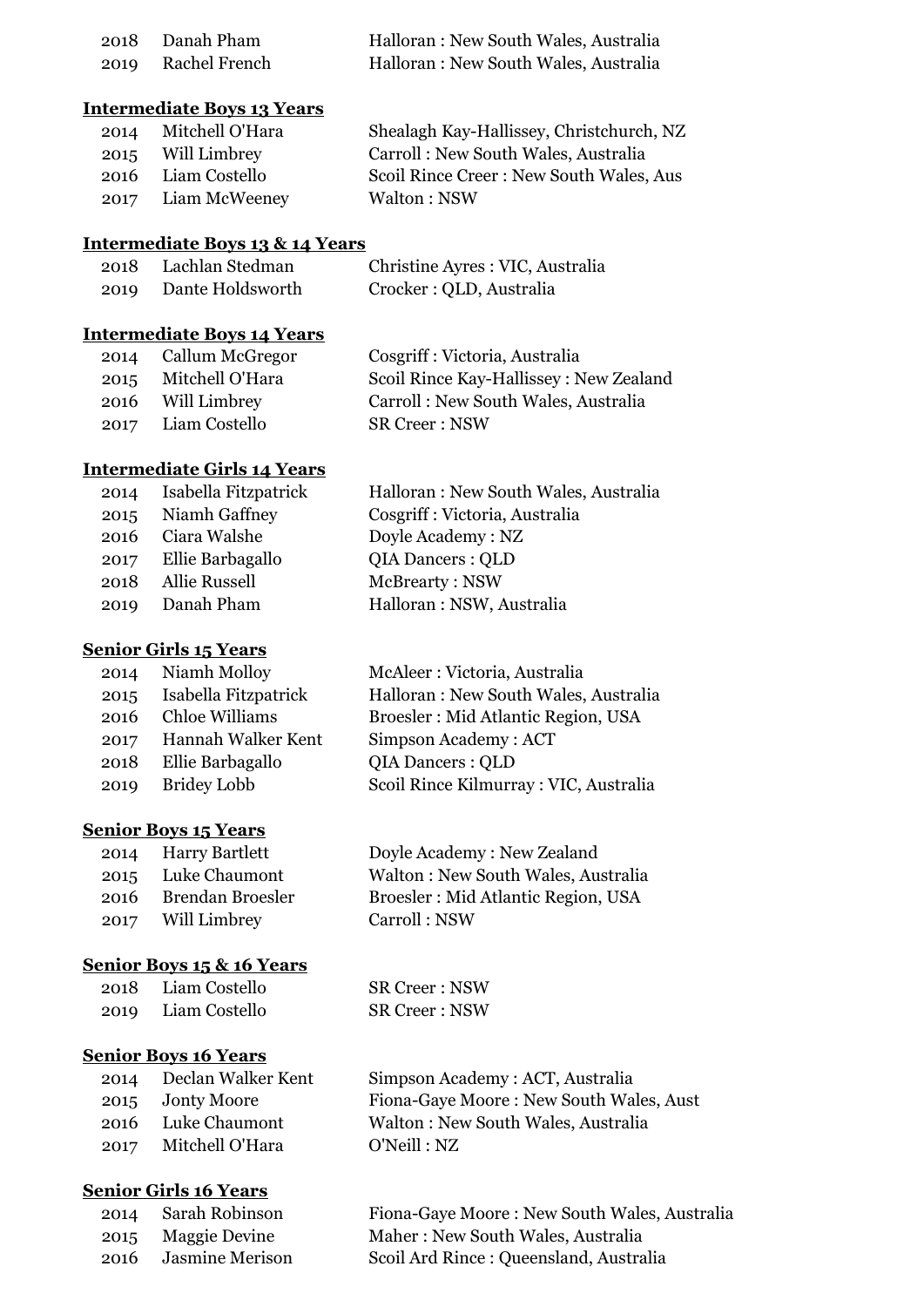|      | 2017 Emer McGing   | Scoil Rince Kilmurray: VIC |
|------|--------------------|----------------------------|
|      | 2018 Jessica Hogan | Miller : SA                |
| 2019 | Ellie Barbagallo   | QIA Dancers : QLD          |

## **Junior Ladies 17 Years**

| 2014 | Alexandra La Sala      |
|------|------------------------|
| 2015 | Sarah Robinson         |
| 2016 | <b>Maggie Devine</b>   |
| 2017 | <b>Jasmine Merison</b> |
| 2018 | <b>Emer McGing</b>     |
| 2019 | Caitlin Carr           |
|      |                        |

# **Junior Men 17 Years**

| 2014 | James Iorfino      |
|------|--------------------|
| 2015 | Declan Walker Kent |
| 2016 | <b>Jonty Moore</b> |
| 2017 | Ethan Kesby        |

## **Men 17 Years & Over**

| 2018 | Nick Meimaris | Crocker : QLD                   |
|------|---------------|---------------------------------|
| 2019 | Will Limbrey  | Brosnan Academy: NSW, Australia |

#### **Junior Ladies 18 Years**

| 2014 | Morgan Crammond      |
|------|----------------------|
| 2015 | Carrie Vaughey       |
| 2015 | Alexandra La Sala    |
| 2016 | Zoe Toland           |
| 2017 | Dakota Courtney      |
| 2018 | <b>Ruby Driscoll</b> |
| 2019 | <b>Emer McGing</b>   |
|      |                      |

## **Junior Men 18 Years**

|      | 2014 Brett Osborne | Christine Ayres: Victoria, Australia  |
|------|--------------------|---------------------------------------|
| 2015 | Cameron Henderson  | Christine Ayres : Victoria, Australia |
| 2016 | Nick Meimaris      | Crocker: Queensland, Australia        |
|      | 2017 Jonty Moore   | Fiona-Gaye Moore: NSW                 |

# **Ladies 19 Years**

| 2014 | Fiona Shellum           |
|------|-------------------------|
| 2015 | Morgan Crammond         |
| 2016 | <b>Mackenzie Mahler</b> |
| 2017 | <b>Chloe Peirce</b>     |
| 2018 | Dakota Courtney         |
| 2019 | <b>Ruby Driscoll</b>    |
|      |                         |

## **Men 19 Years**

| 2014 | William Bryant     | Halloran: New South Wales, Australia    |
|------|--------------------|-----------------------------------------|
| 2015 | Brett Osborne      | Christine Ayres : Victoria, Australia   |
|      | 2016 Jack Kearney  | Currie-Henderson: New South Wales, Aust |
| 2017 | Declan Walker Kent | Simpson Academy: ACT                    |
|      |                    |                                         |

## **Senior Ladies 20 to 22 Years**

| 2014 Olivia Griffin    | Butler-Fearon-O'Connor: Western Region, USA |
|------------------------|---------------------------------------------|
| 2015 Erin McArthur     | Scoil Rince Kilmurray: Victoria, Australia  |
| 2016     Sarah Wallace | Christine Ayres : Victoria, Australia       |

Mulcahy-Hayes : Victoria, Australia Fiona-Gaye Moore : New South Wales, Aust Maher : New South Wales, Australia Scoil Ard Rince : OLD Scoil Rince Kilmurray : VIC Crocker : QLD, Australia

Halloran : New South Wales, Australia Simpson Academy : ACT, Australia Fiona-Gaye Moore : New South Wales, Aust Howe : SA

Halloran : New South Wales, Australia Crocker : Queensland, Australia Melbourne Academy : Victoria, Australia Miller : South Australia O'Brien : WA Keady-Upton : WA Scoil Rince Kilmurray : VIC

Carey Academy : UK Halloran : New South Wales, Australia Blakey O'Brien : Western Region, Canada Scoil Ard Rince : QLD O'Brien : WA The Academy Keady-Upton : WA